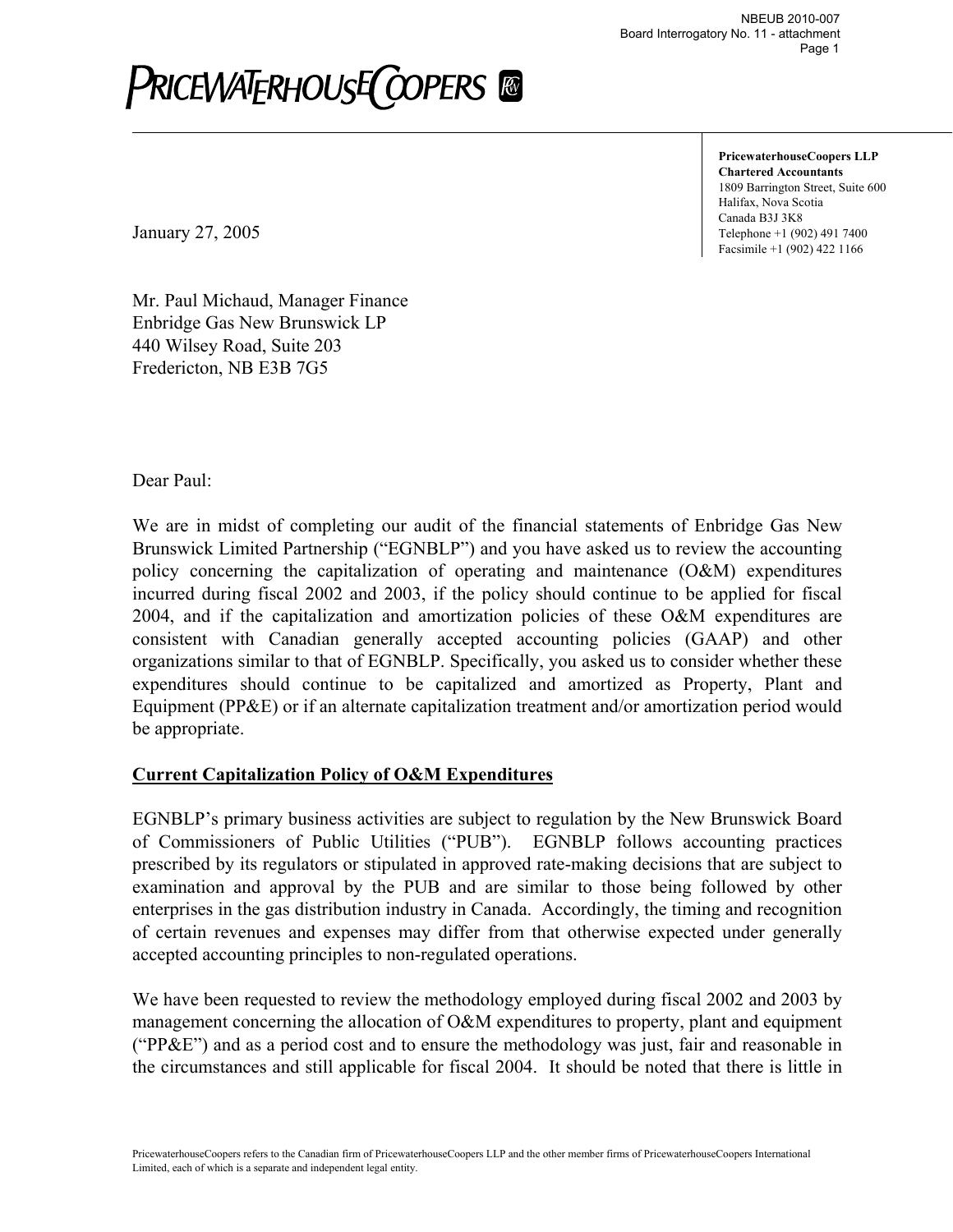the way of written industry standards, policies or guidelines concerning the capitalization of O&M expenditures. Each situation is very specific and the circumstances vary from organization to organization resulting in each organization developing their own guidelines as to the most rational allocation method.

As part of our year end audits (fiscals 2002, 2003 and 2004), we reviewed the capitalization policy with management. We identified the various departments within EGNBLP and noted all O&M expenditures were grouped into departments by category. We also reviewed with management the major expenses within each category in the development of the capitalization policy. We noted that the following capitalized O&M expenses which have been grouped by similar nature for fiscals 2002, 2003 and 2004:

- a) staffing related (salaries, benefits, travel, training, recruitment, etc.);
- b) fleet and rent;
- c) office supplies and postage;
- d) information technology;
- e) customer billing;
- f) consulting (legal, audit, taxation and treasury services);
- g) regulatory;
- h) sponsorships;
- i) distribution operations & maintenance;
- j) planning and technical services;
- k) marketing programs (advertising and public relations); and
- l) direct sales (including incentives)/

We noted during our review that the following O&M expenditures were capitalized to PP&E and expensed for fiscals 2002 and 2003 and proposed for 2004:

|               | Capitalized | to PP&E<br><b>Expensed</b> |              | Percent<br>capitalized |
|---------------|-------------|----------------------------|--------------|------------------------|
|               |             |                            | expenditures | $\frac{6}{9}$          |
| 2002          | 5,987,000   | 3,235,000                  | 9,222,000    | 64.9                   |
| 2003          | 11,184,000  | 1,765,000                  | 12,949,000   | 86.4                   |
| 2004 proposed | 11,395,000  | 2,079,000                  | 13,474,000   | 84.6                   |

During our review, we also discussed with management the rational of capitalizing O&M to PP&E, discussed if the O&M expenditures were incremental and attributable to expanding the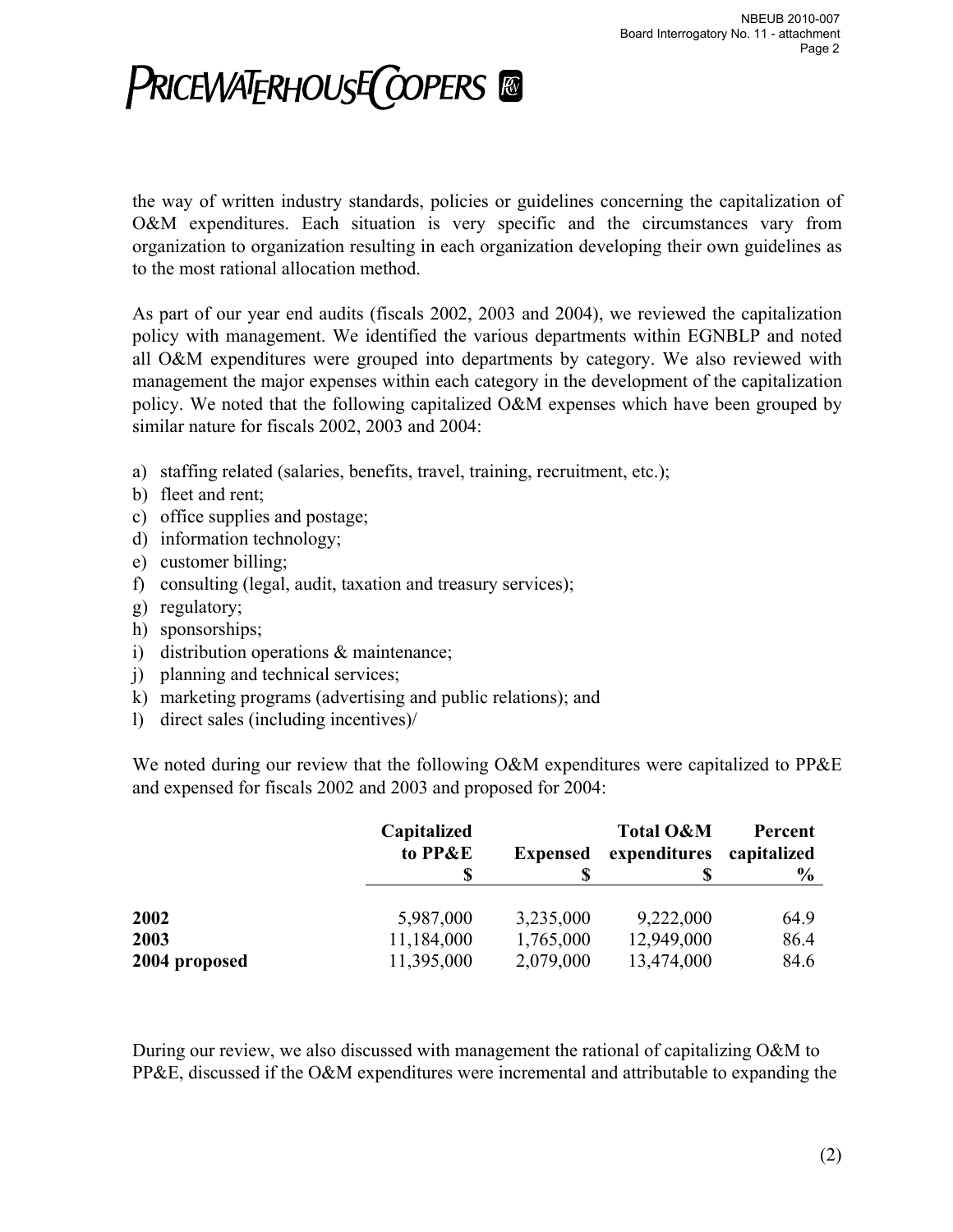plant and obtaining new customers and reviewed with management if the methodology employed to capitalize O&M expenditures were consistent during throughout 2002, 2003 and 2004. Finally we reviewed with management the change in capitalization rates from 2002 to 2003 to determine if this was a change in accounting policy or a change in an accounting estimate.

Our conclusion from our review was that we found the methodology of allocating O&M expenditures between PP&E and expenses to be reasonable and supportable. The methodology was consistently applied by management throughout fiscals 2002, 2003 and 2004 and that the change in capitalization rates from fiscal 2002 to fiscal 2003 was considered a change in accounting estimate and did not require a retroactive change to the statements.

#### **Application of Generally Accepted Accounting Principles (GAAP)**

We have noted above that the methodology employed by management of EGNBLP to allocate O&M expenditures between PP&E and as a period cost (expense) appears fair, reasonable and supportable. However, you have also requested us to comment if the capitalization of O&M to PP&E and the related amortization, as noted above, is consistent with Canadian GAAP. We offer the following comments:

As you know, we believe that the proper way to think of accounting for regulated companies is to first apply "normal" GAAP and then to apply regulatory differences as regulatory assets or liabilities where there is a different way of matching costs and revenues. Section 1100 of the CICA Handbook outlines the definition of a rate regulated operation which EGNBLP meets that definition. Section 3061 of the CICA handbook provides further guidance and a framework for PP&E for regulated and non-regulated operations.

Section 3061 of the CICA handbook provides the following definition of PP&E:

- *.03 The definitions that follow have been adopted for the purposes of this Section.*
- *.04 Property, plant and equipment are identifiable tangible assets that meet all of the following criteria:* 
	- *(a) are held for use in the production or supply of goods and services, for rental to others, for administrative purposes or for the development, construction, maintenance or repair of other property, plant and equipment;*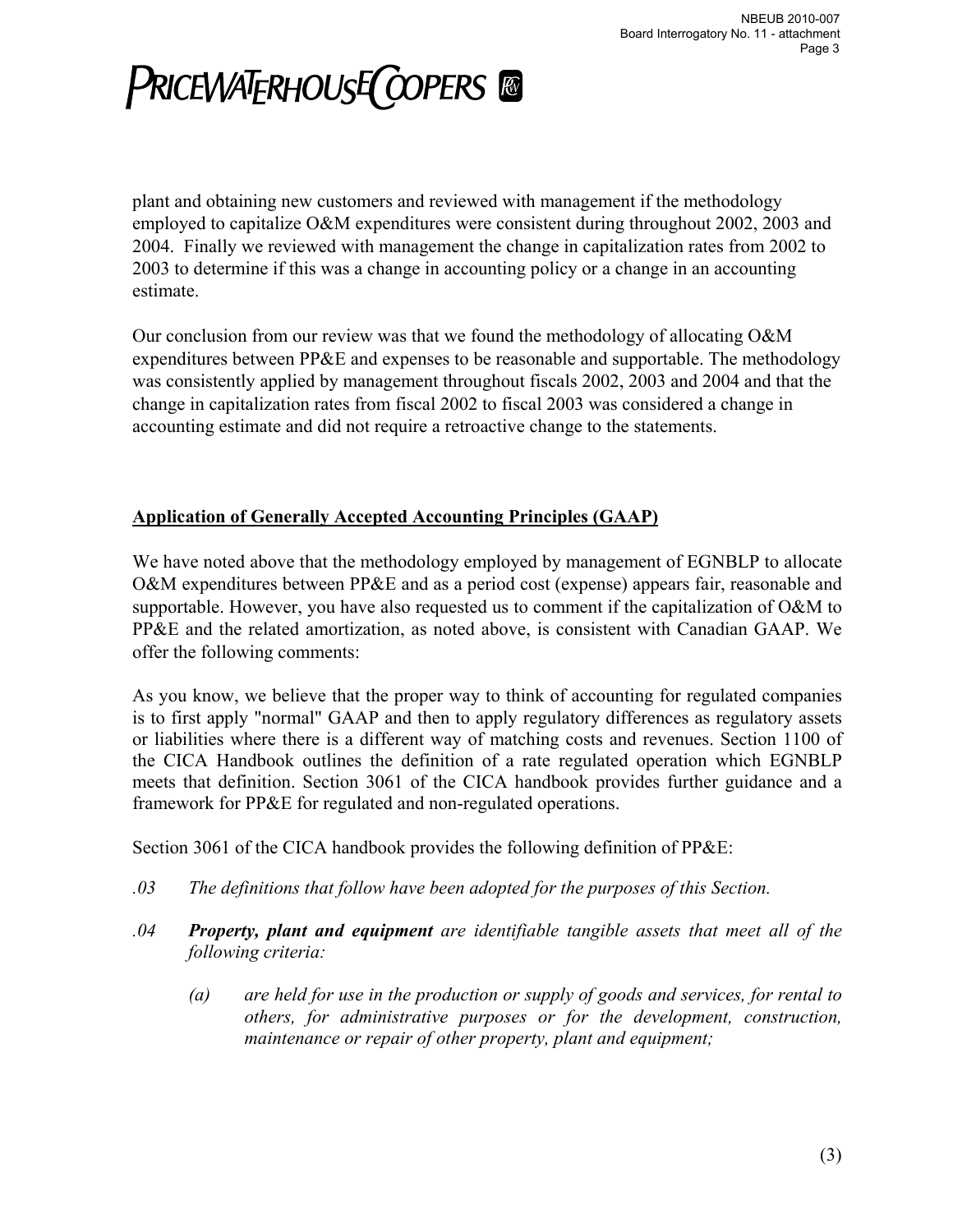- *(b) have been acquired, constructed or developed with the intention of being used on a continuing basis; and*
- *(c) are not intended for sale in the ordinary course of business.*

Furthermore, rate-regulated PP&E is defined as:

- *.10 Rate-regulated property, plant and equipment are items of property, plant and equipment held for use in operations meeting all of the following criteria* 
	- *(a) The rates for regulated services or products provided to customers are established by or are subject to approval by a regulator or a governing body empowered by statute or contract to establish rates to be charged for services or products.*
	- *(b) The regulated rates are designed to recover the cost of providing the services or products.*
	- *(c) It is reasonable to assume that rates set at levels that will recover the cost can be charged to and collected from customers in view of the demand for the services or products and the level of direct and indirect competition. This criterion requires consideration of expected changes in levels of demand or competition during the recovery period for any capitalized costs.*

EGNBLP meets these criteria and the guidelines of Section 3061 of the CICA handbook outline that PP&E should be recorded at cost, which is defined as:

*.05 Cost is the amount of consideration given up to acquire, construct, develop, or better an item of property, plant and equipment and includes all costs directly attributable to the acquisition, construction, development or betterment of the asset including*  installing it at the location and in the condition necessary for its intended use.

It is important to note that the cost of an item of PP&E includes direct construction or development costs (such as materials and labour), and all other costs directly attributable (which includes overhead costs) to the construction or development activity. Section 3061 of the CICA handbook allows development costs and overhead costs directly attributable to the construction or development activity as elements of PP&E. The main question is if the capitalized O&M expenditures being incurred by EGNBLP are directly attributable to the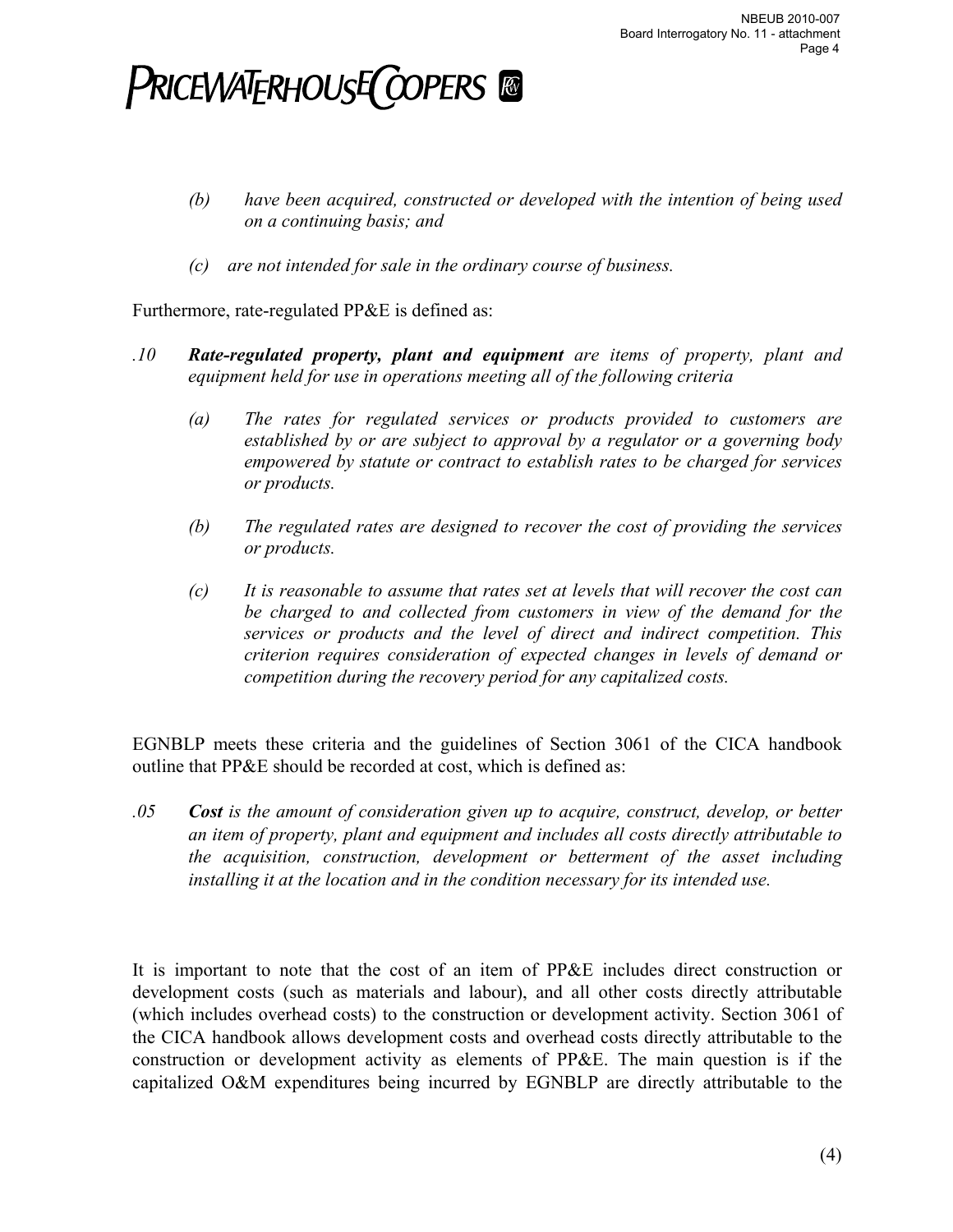construction of the gas distribution lines or the development activity versus an intangible asset. An intangible asset is defined as an asset, other than a financial asset, that lacks physical substance.

While there is no-Canada wide standard that exist for the capitalization of overhead (O&M) expenses to PP&E or as an intangible asset, there are industry specific accounting practices that may provide some guidance. The main thrust of capitalizing overheads as part of the overall cost of PP&E or to a development project is a means of ensuring that all costs associated with the construction or development activity have been captured and appropriately included.

- 1. For large, long-term development projects, such as offshore oil and gas projects, (Sable Island, Hibernia, and the Terra Nova offshore oil and gas projects) the operators were allowed by the regulators to capitalize all expenditures/expenses (including O&M expenses) incurred to the date that the projects were fully developed and had operated for a period of time.
- 2. In the mining industry, all costs, direct and indirect, are capitalized until the mine which is being constructed reaches commercial production (which can be months to a few years after commencement of production).
- 3. Recently, other gas distribution companies have capitalized certain significant levels of development/start-up costs including Heritage Gas in Nova Scotia.
- 4. Regulatory research findings by Shaw, Stone & Webster Management Consultants, Inc. indicate that capitalized overhead and related expenses are subject to scrutiny and review by rate setting regulatory bodies in Canada. Regulatory bodies appear to treat the issue of capitalization rates on a company specific basis that considers the individual characteristics of each company. It appears that most regulated utilities capitalize a certain amount of O&M and it appears widely accepted. Their findings further indicate that higher capitalization rates are used and are more associated with higher growth and development stage circumstances.

In the case of EGNBLP, it is clear that the distribution system is far from fully developed and that material O&M costs have been incurred to increase utilization of the distribution system compared to average O&M costs of a mature gas distribution company to maintain its distribution system. In discussions with management, it was determined that the level of O&M costs being incurred is excessive to support existing customers and the existing infrastructure. All of the incremental O&M costs are being incurred to develop EGNBLP's primary business activity, the distribution of natural gas. As such, the O&M expenditures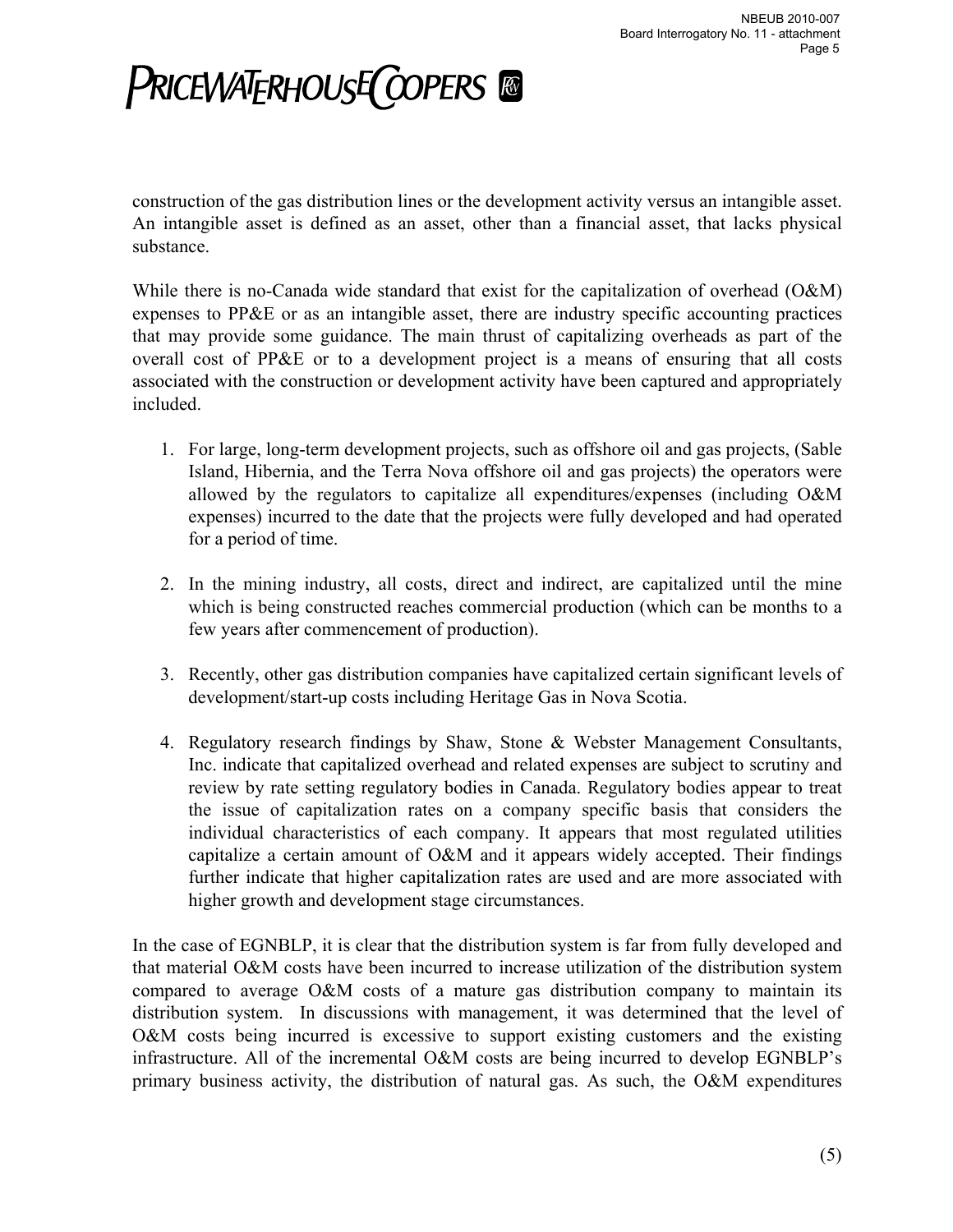appear to be directly attributable to, and in support of, EGNBLP's development activities and the construction of new distribution lines throughout New Brunswick. These O&M expenditures appear to have attributes that more closely resemble tangible or physical assets than intangible assets as the expenditures incurred relate to the actual development and expansion of the PP&E.

From a regulatory perspective, we believe our conclusion is consistent with a recent rate hearing by Enbridge Gas Distribution (EGD) with the OEB. While the situation deals with a mature gas distribution market, the conclusion of the OEB was to treat non-capital expenditures for GAAP as PP&E. A summary of the situation is outlined below:

EGD has contracted with Accenture over 10 years to implement and maintain a work asset management system (Envision Project) which will radically change the manner in which field work is planned, executed and monitored. The total cost of the project is approximately \$120 Mm and, at the end of the 10- year period, EGD may either find a new maintenance partner, or renew with Accenture at market rates.

The first phase of the project was completed and included the implementation of the work and asset management system, which also included the replacement of legacy work scheduling systems and replacing these with tools that seek to maximize field force productivity. The total cost at December 31, 2004 was expected to be approximately \$20 Mm, which included system implementation costs (internal and external labour), training, coding and licence fees.

Under Section 3062 of the CICA handbook, EGD wanted to capitalize implementation costs (internal and external coding and interface work), and software costs. However, under regulated regime, these costs are very much considered incidental to laying pipe in the ground.

During the 2005 rate case, EGD sought approval to undertake the EnVision project and recover all costs incurred from ratepayers. The resulting OEB decision allowed EGD to recover 90% of the cost over the life of mains and service installation, with the remaining 10% expensed. From a regulatory perspective, the cost incurred to date are treated in the same way as any overhead incurred to put pipe in the ground.

Clearly, this is a departure from strict, non regulatory GAAP. However, EGD is in a regulatory regime and therefore, it was proposed that the accounting follow the established practice of capitalizing costs in accordance with the regulator's set recovery timetable and noting the accounting policy in the notes. EGD therefore proposed to expand its capitalization policy note to explain the treatment of EnVision costs as capital assets included in PP&E in accordance with the treatment prescribed by the regulator.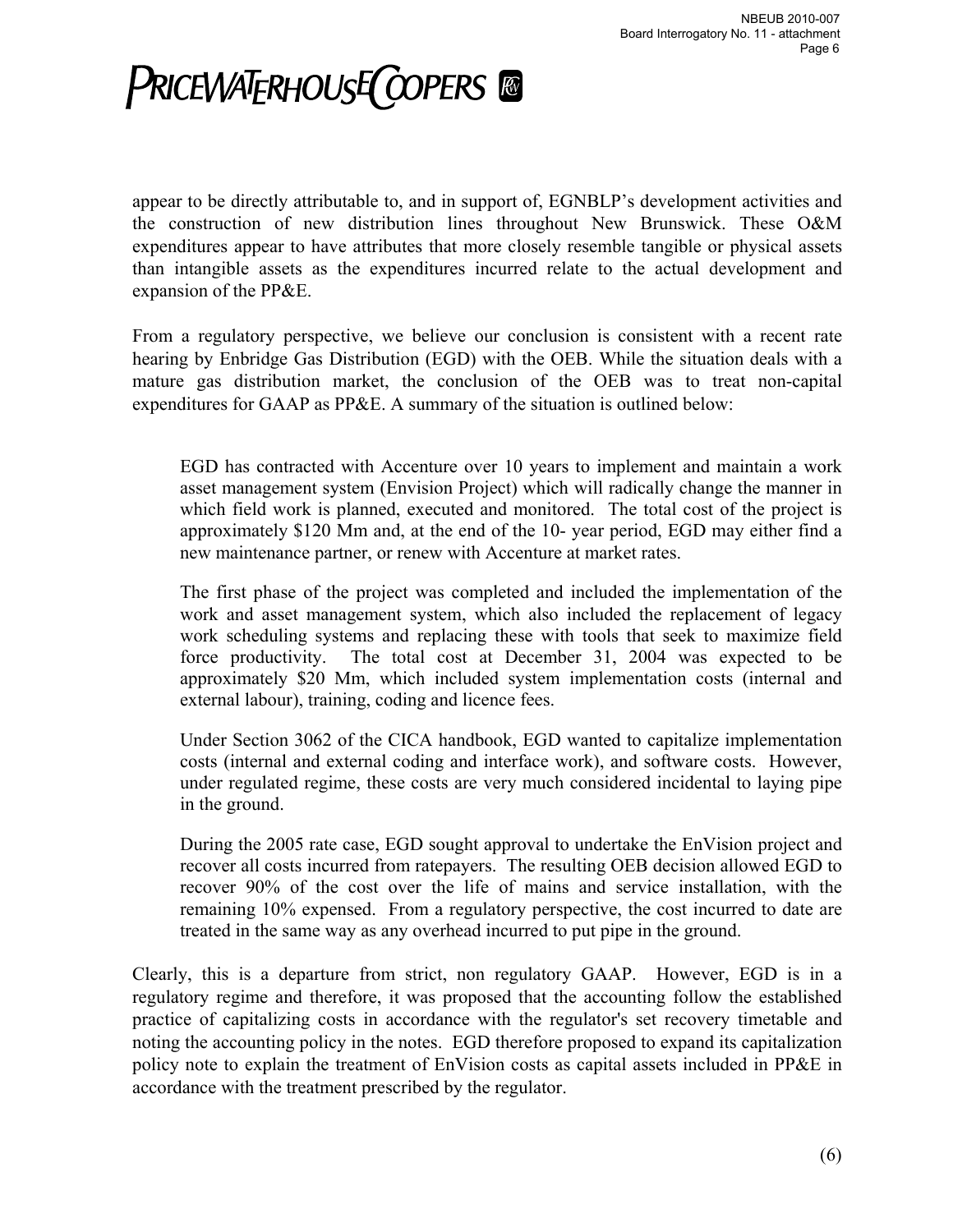

For purposes of the annual audit of the financial statements of EGNBLP for December 31, 2004, we are in agreement that the methodology employed to allocate O&M expenditures to PP&E to be consistent with fiscal 2003 and that the methodology appears to be fair and reasonable. Also, we acknowledge that O&M expenditures capitalized to PP&E to be in accordance with Canadian GAAP during the Development Period as defined by the PUB.

#### **Amortization Policy of Capitalized O&M**

It is EGNBLP's accounting policy that capitalized O&M be allocated to the applicable PP&E category and therefore is to be amortized on the same basis as the related PP&E. The majority of the capitalized O&M expenditures have been added to Distribution Mains category of property, plant and equipment which are amortized on a straight-line basis at an annual rate of 2.43%. The following amortization rates for PP&E have been approved by the PUB:

| <b>NB PUB USOA</b> | <b>Description</b>        | <b>Method of Depreciation</b> | <b>Annual Depreciation Rate</b> |
|--------------------|---------------------------|-------------------------------|---------------------------------|
| 0473000            | <b>Street Services</b>    | Straight Line                 | 3.83%                           |
| 0474000            | Meters & Regulators       | Straight Line                 | $3.83\%$                        |
| 0475000            | <b>Distribution Mains</b> | Straight Line                 | 2.43%                           |
| 0477000            | <b>Stations</b>           | Straight Line                 | 4.40%                           |

#### **Determining the useful life of an asset and amortization period (section 3061 of the CICA handbook):**

- *.28 Amortization should be recognized in a rational and systematic manner appropriate to the nature of an item of property, plant and equipment with a limited life and its use by the enterprise. The amount of amortization that should be charged to income is the greater of:* 
	- *(a) the cost less salvage value over the life of the asset; and*
	- *(b) the cost less residual value over the useful life of the asset. [DEC. 1990\*]*
- *.29 Property, plant and equipment is acquired to earn income or supply a service over its useful life. An item of property, plant and equipment, other than land that normally has an unlimited life, has a limited life. Its useful life is normally the shortest of its physical, technological, commercial and legal life. Amortization is the charge to income that recognizes that life is finite and that the cost less salvage value or residual value of an item of property, plant and equipment is allocated to the periods of service provided by the asset. Amortization may also be termed depreciation or depletion.*
- *.30 The cost of an item of property, plant and equipment made up of significant separable component parts is allocated to the component parts when practicable and when*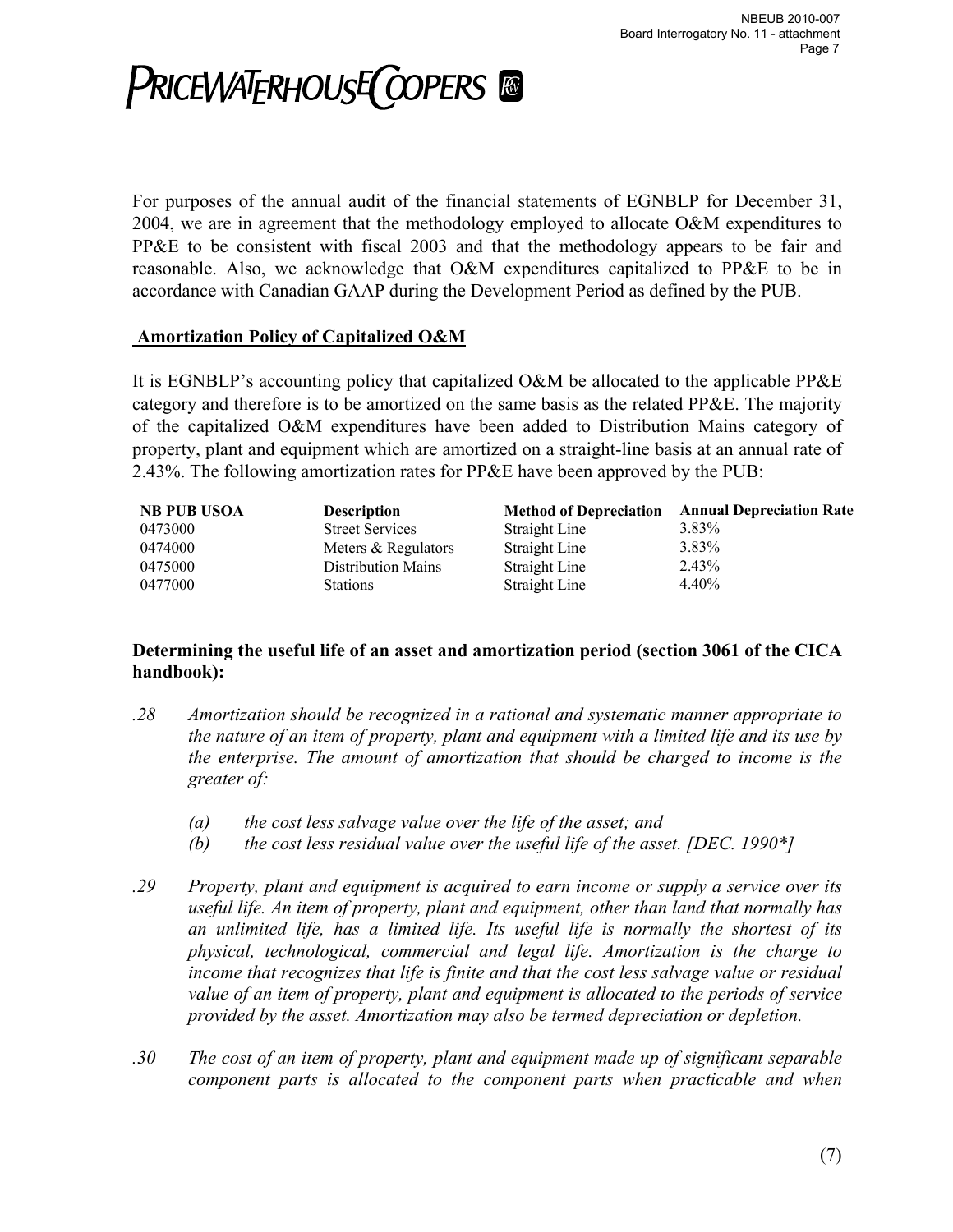*estimates can be made of the lives of the separate components. For example, initial leasing costs may be identifiable as a separable component of the cost of rental real estate and engines may be a separable component of an aircraft.* 

- *.31 Different methods of amortizing an item of property, plant and equipment result in different patterns of charges to income. The objective is to provide a rational and systematic basis for allocating the amortizable amount of an item of property, plant and equipment over its estimated life and useful life. A straight-line method reflects a constant charge for the service as a function of time. A variable charge method reflects service as a function of usage. Other methods may be appropriate in certain situations. For example, an increasing charge method may be used when an enterprise can price its goods or services so as to obtain a constant rate of return on the investment in the asset; a decreasing charge method may be appropriate when the operating efficiency of the asset declines over time.*
- *.32 Factors to be considered in estimating the life and useful life of an item of property, plant and equipment include expected future usage, effects of technological or commercial obsolescence, expected wear and tear from use or the passage of time, the maintenance program, results of studies made regarding the industry, studies of similar items retired, and the condition of existing comparable items. As the estimate of the life of an item of property, plant and equipment is extended into the future, it becomes increasingly difficult to identify a reasonable basis for estimating the life.*

EGNBLP amortization policy for capitalized O&M, as outlined above, is to first capitalize the O&M to specific categories of PP&E. The O&M allocated to the applicable PP&E category is then amortized on the same basis as the related PP&E. The majority of the capitalized O&M expenditures have been recorded to Distribution Mains category of property, plant and equipment which are amortized on a straight-line basis at an annual rate of 2.43%. The question that arises is the capitalized  $O\&M$  a separate component of the physical asset and if so, should it be amortized on a different basis than Distribution Mains.

We have already concluded that during the Development Period, as defined by the PUB, the incremental O&M expenditures allocated to PP&E pursuant to management's reasonable capitalization methodology appears to be directly attributable to, and in support of, EGNBLP's development of new distribution lines throughout New Brunswick. These O&M expenditures appear to have attributes that more closely resemble tangible or physical assets than intangible assets as the expenditures incurred relate to the actual development and expansion of the PP&E. It would seem reasonable that the change in the business approach by EGNBLP with regard to the new construction (construction of new mains only takes place when it is deemed economical to do so) also supports that costs incurred to attract new customers in new areas are costs incurred to develop the gas distribution infrastructure in that area.